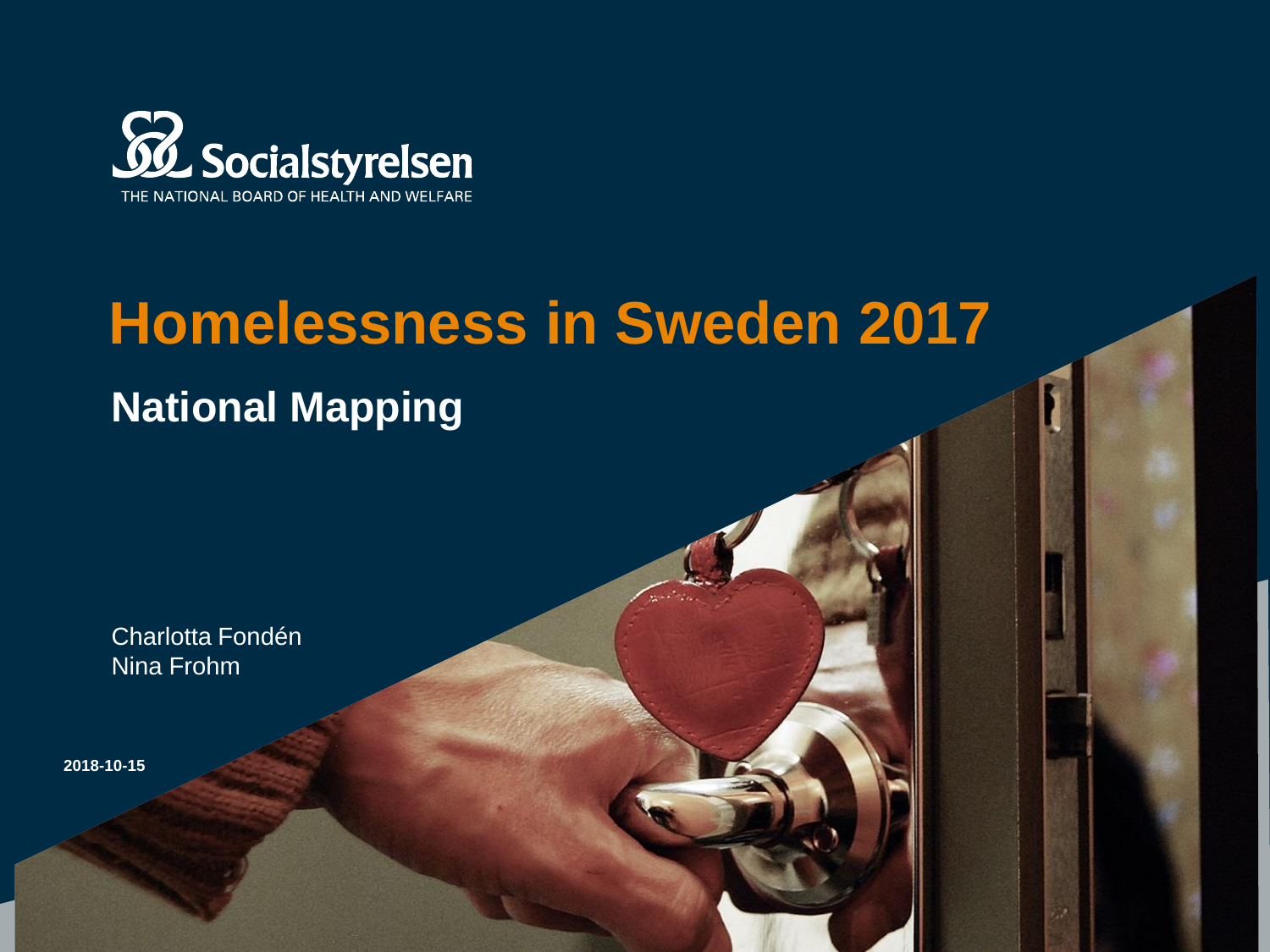# **The Ministry of Health and Social Affairs**

**The national mapping of homelessness in Sweden 2017 Carried out by the National Board of Health and Welfare Commissioned by the Government**

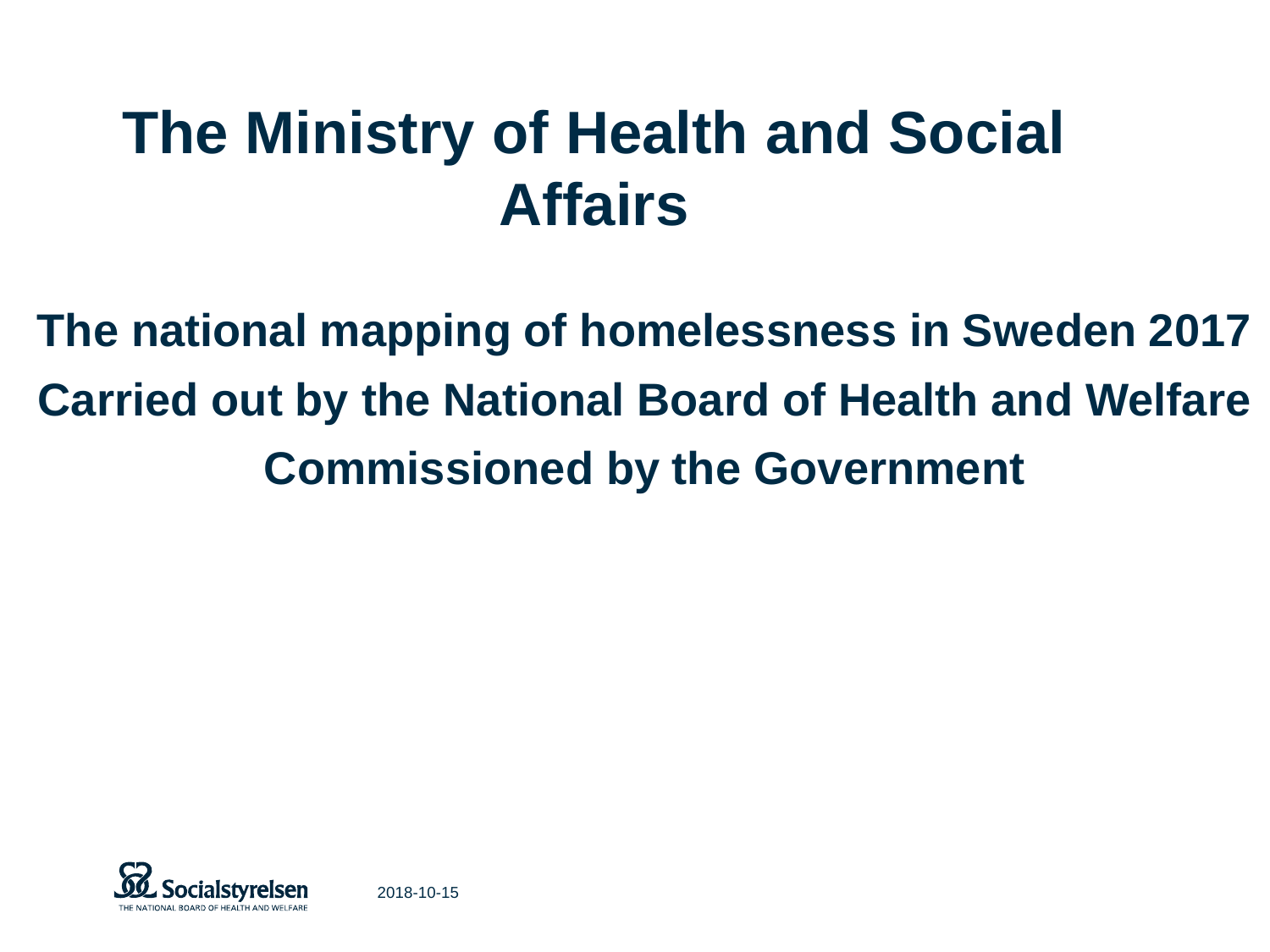# **The National Board of Health and Welfare (Socialstyrelsen)**

- **Develop statistics, regulations and knowledge for Government, Health care and Social service**
- **The Swedish National Board of Housing, Building and Planning (Boverket)**
- **Analyzing the Housing Market**

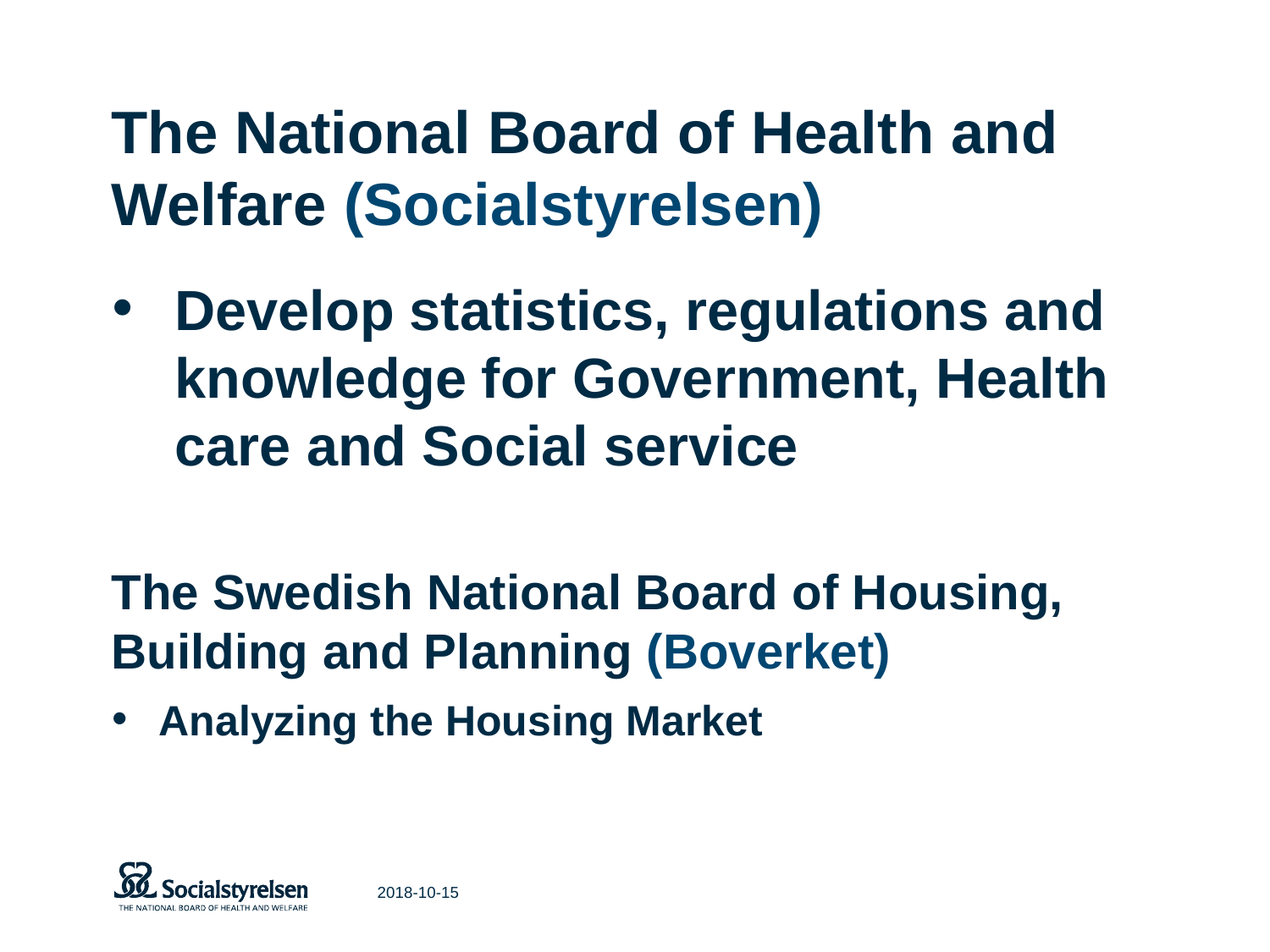# **The Government Mission:**

- **Identify scope and character of homelessness**
- **Comparable with mapping 2011**
- **Plan for spreading the findings & use in the strategic social work**

**Include:**

- **Individuals 18 years or older (women, men and their children)**
- **Swedish citizens or people with residence permit**

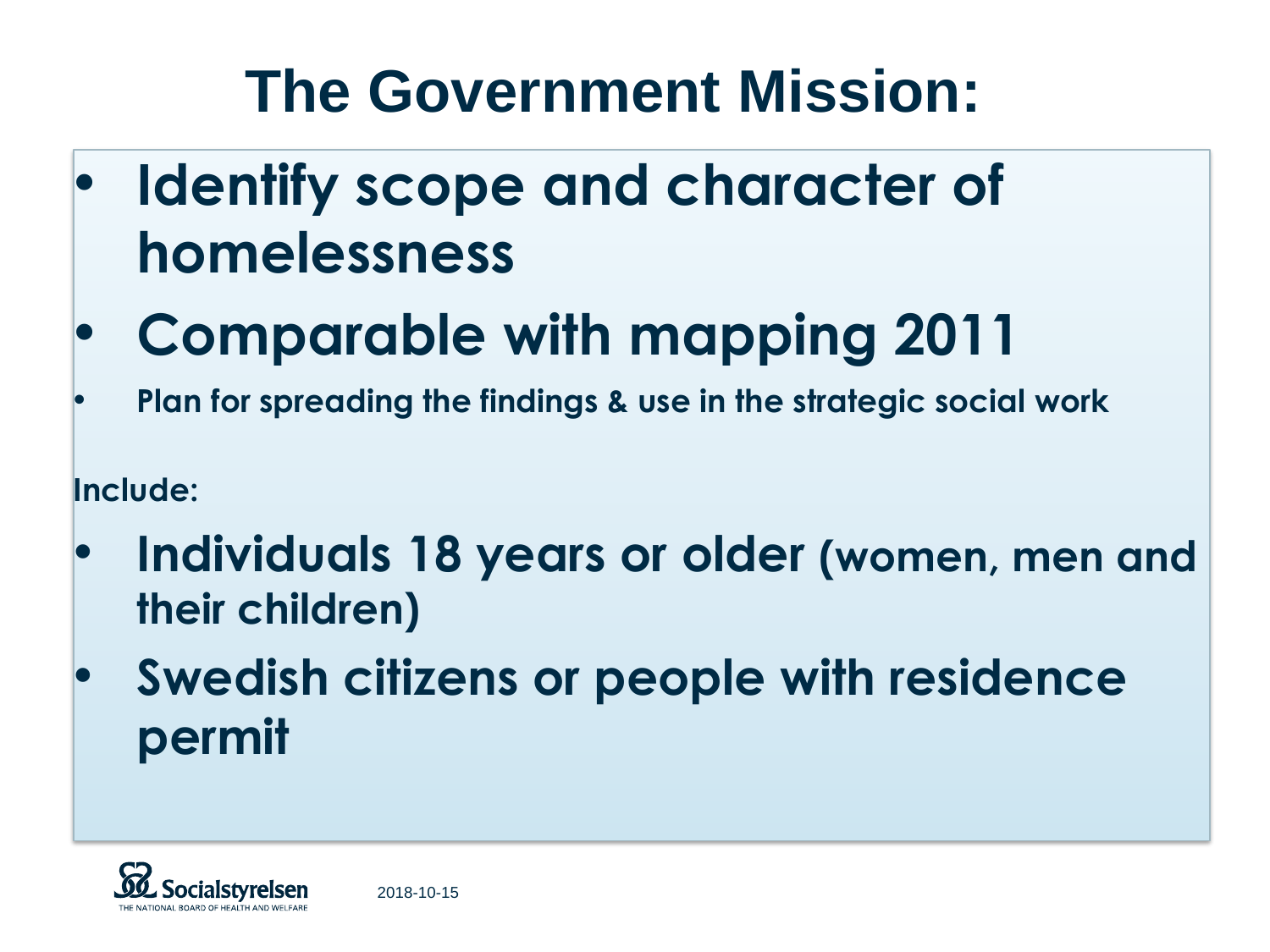# **Four situations of homelessness:**

### **1. ACUTE HOMELESSNESS**  People living rough, emergency accommodation, shelters **2. NO ACCOMMODATION AFTER INSTITUTION**  People due to be released from institutions or assisted living **3. LONG-TERM LIVING ARRAGMENTS ORGANISED BY THE SOCIAL SERVICES**  People receiving accommodation (apartments)arranged by the social services, with contracted supervision, special conditions or rules. **4. PRIVAT SHORT-TERM LIVING ARRANGEMENT**  Resident in private homes or whit insecure subleas contracts. Stay involuntarily contractless with family, relatives or acquaintances

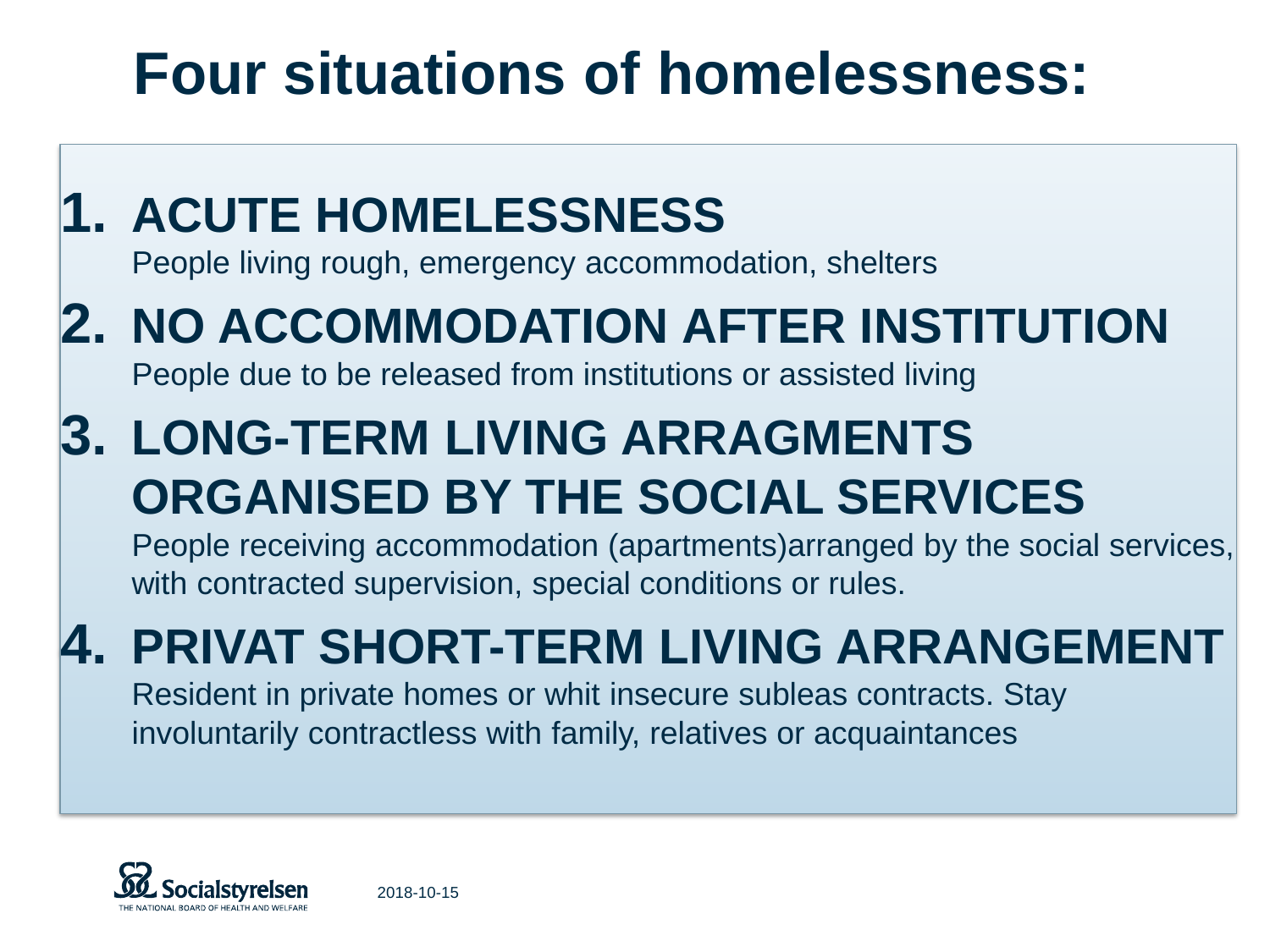# **Approach**

# **1. Inventory of activities that meet people in homelessness**

# **2. Mapping – questionnaire survey**

Municipalities - Social services, Correctional authorities, Healthcare providers, Parishes, Deacon, NGO:s (hostels, daytime activities, outreachers)

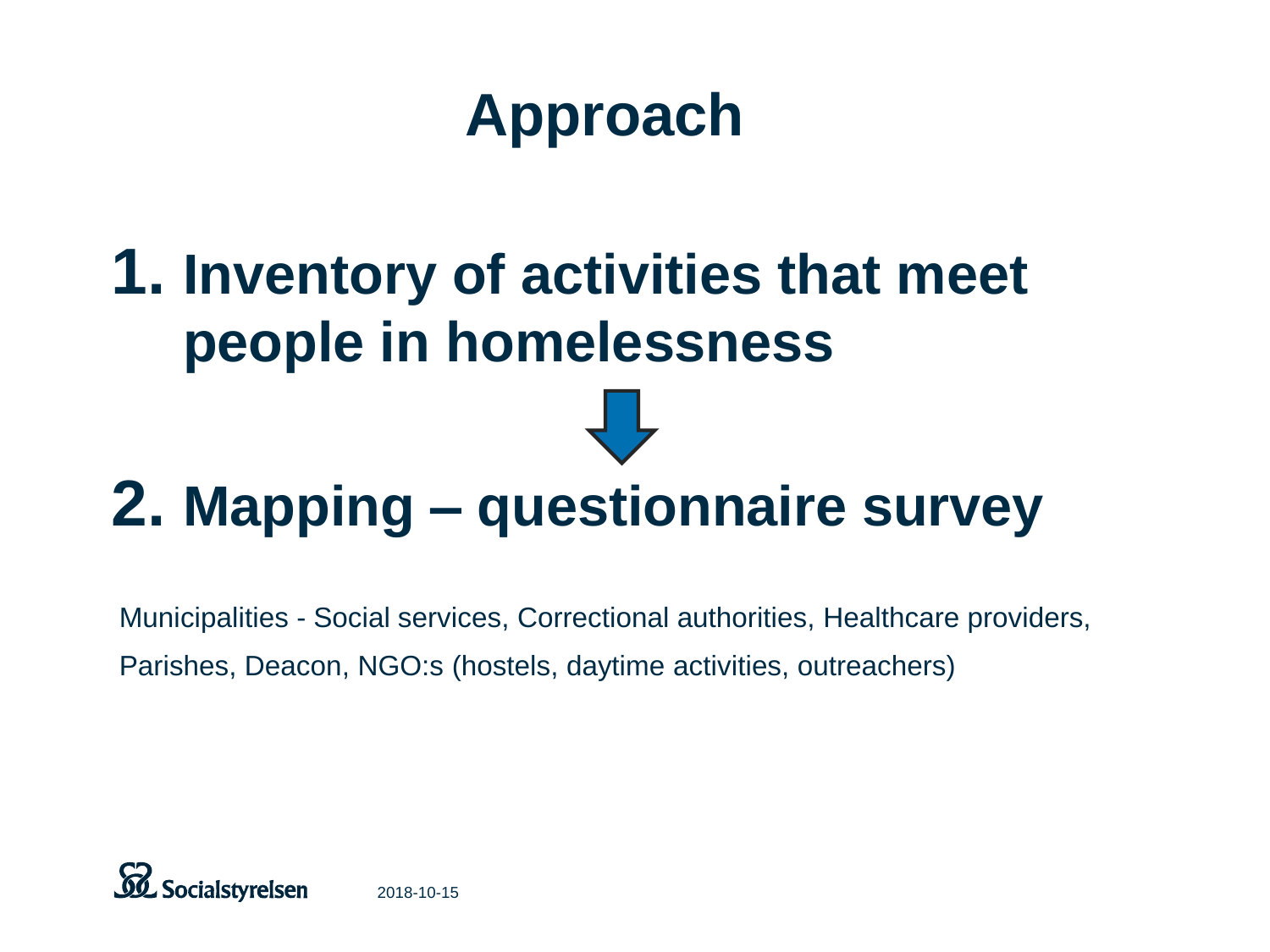

**SI** Socialstyrelsen

2018-10-15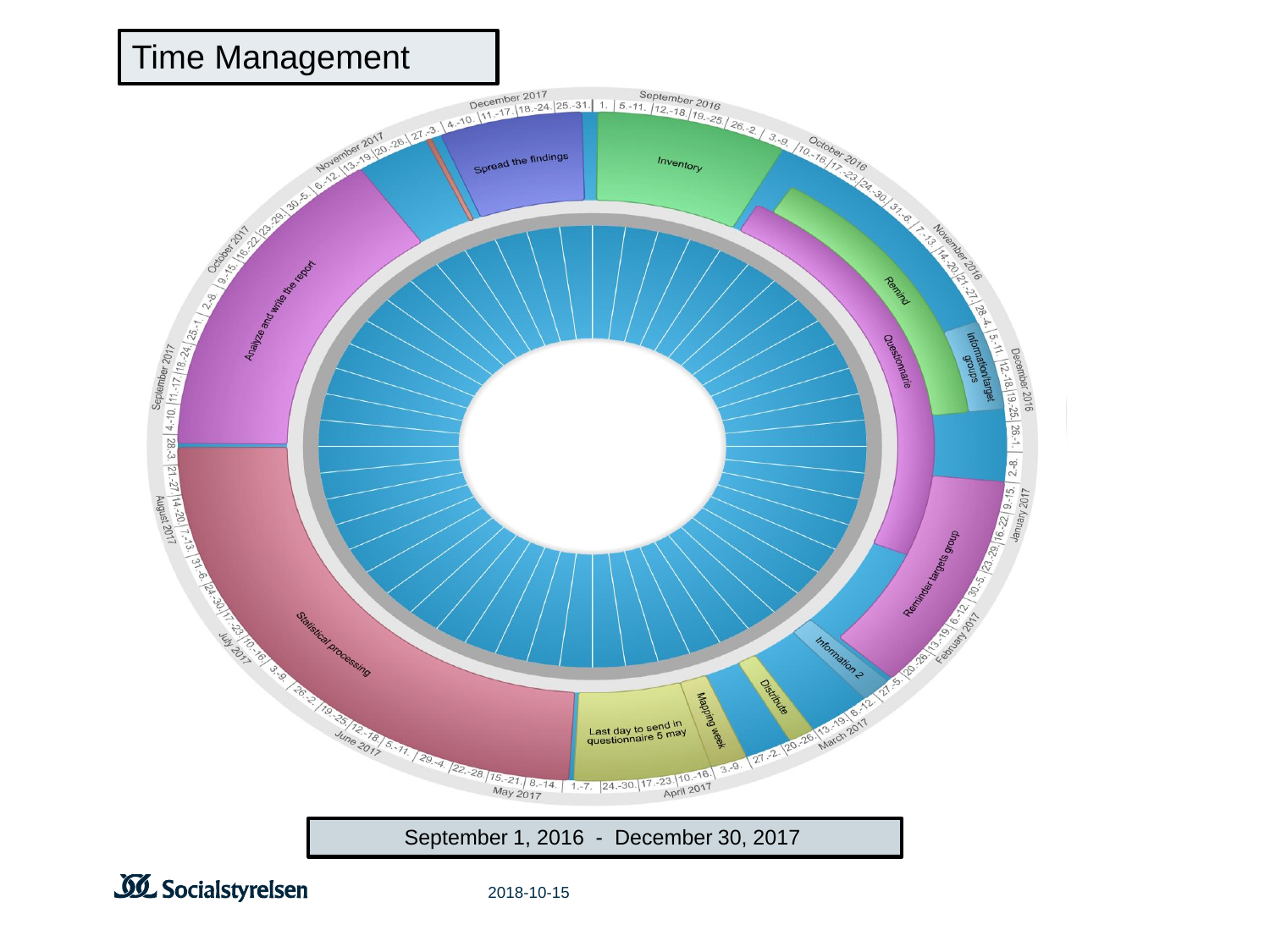# **One questionnarie per person One week**

- **The respondents should be in contact with the person**
- **The person had ongoing support, care or treatment**

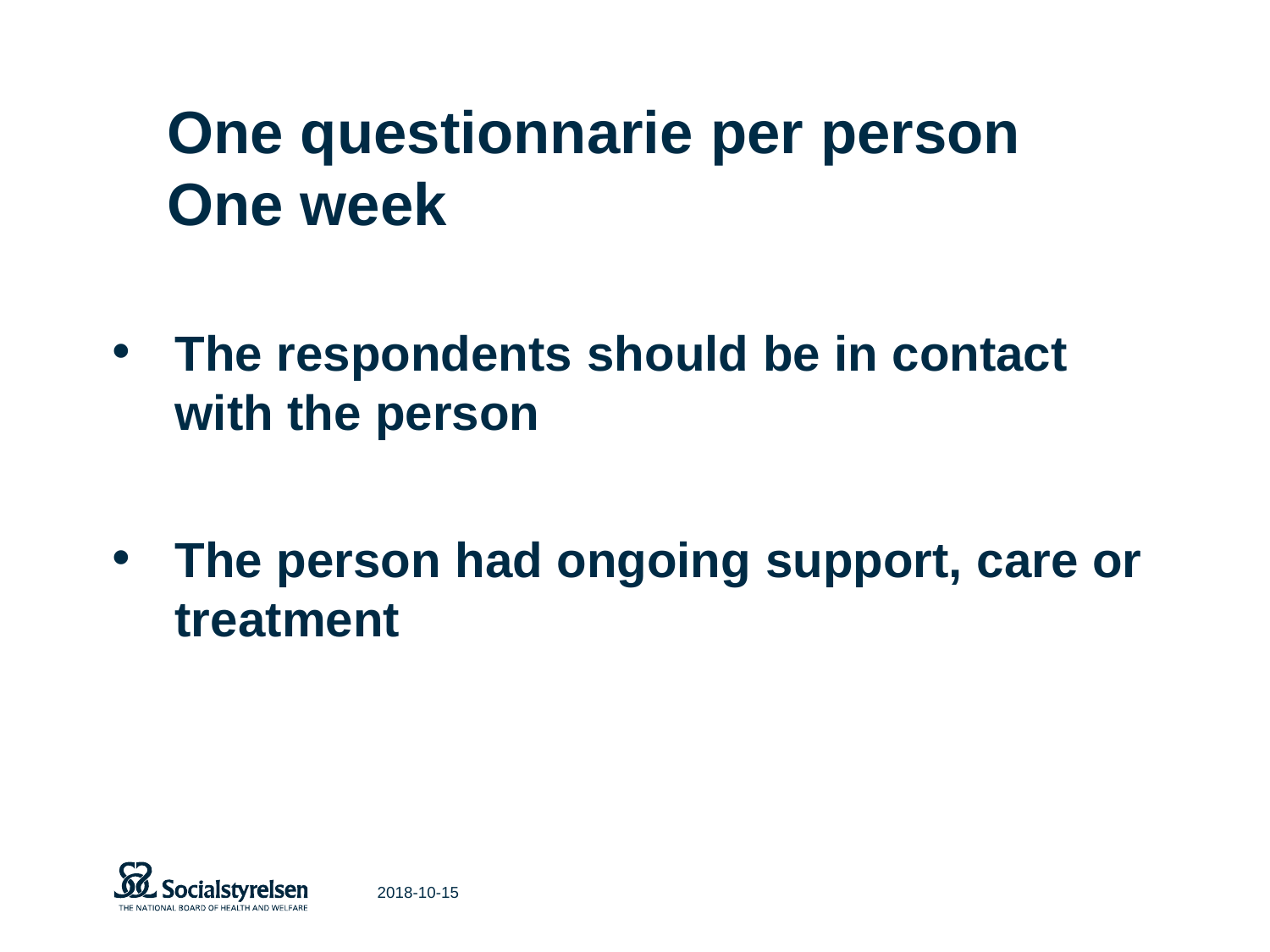## **The guestionnaire Basics:**

- •**Identifiering number or social securety number**
- •**Sex, Age**
- •**Municipality**
- •**Country of birth, time in Sweden**
- •**Children under 18**

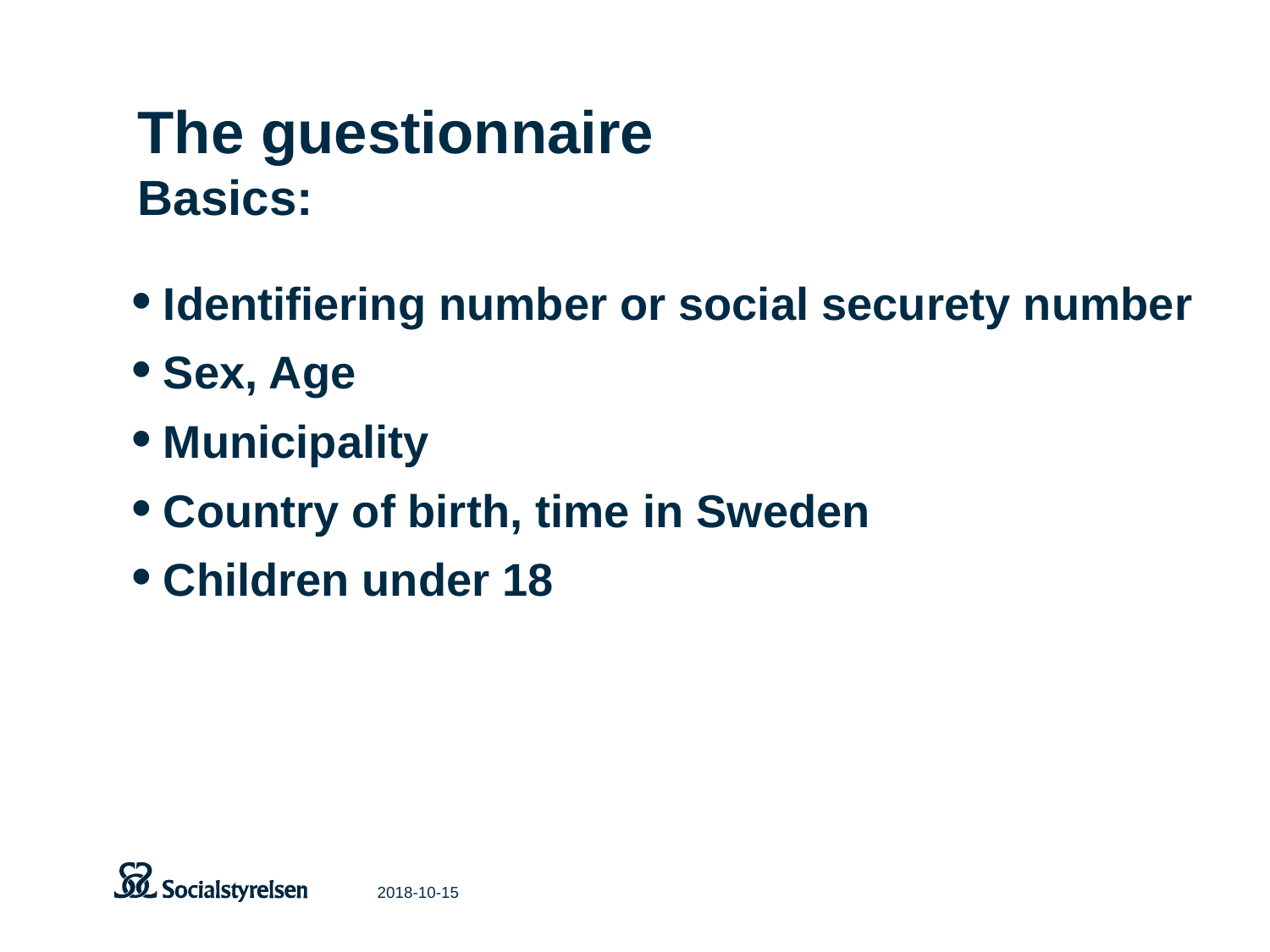## **The guestionnaire Questions about:**

- **1. Living arrangement survey week**
- **2. Previous stay**
- **3. Time in homelessness**
- **4. Factors that contributed to homelessness**
- **5. Source of income**
- **6. Need for support, care & treatment survey week**
- **7. Need for support, care & treatment last year**

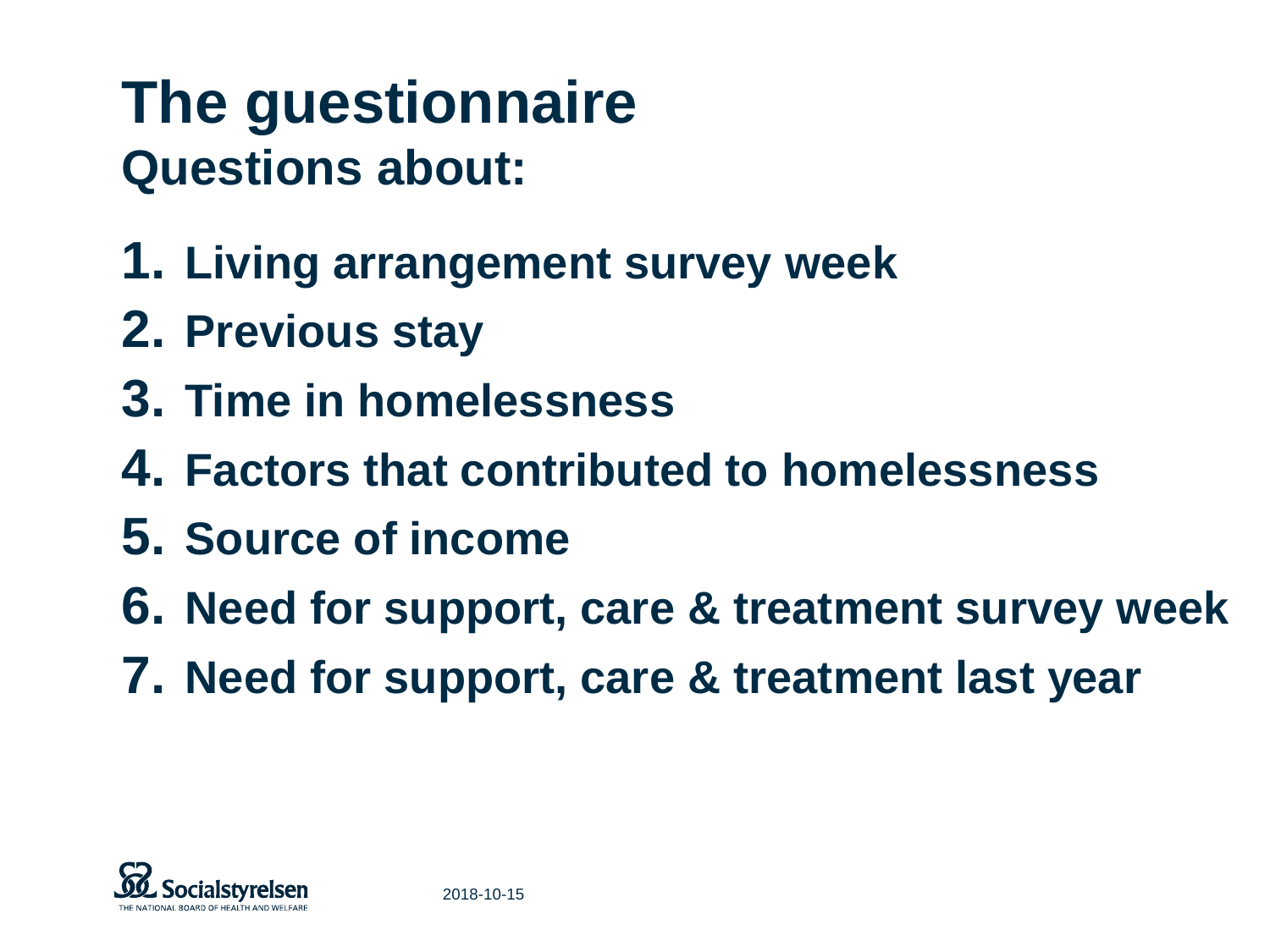## **Limitation**

- **Homelessness restricted to one week**
- **All activities that meet homeless may not be reached**
- **Groups of homeless - not included in the survey**
- **Fewer informants participated in the survey**

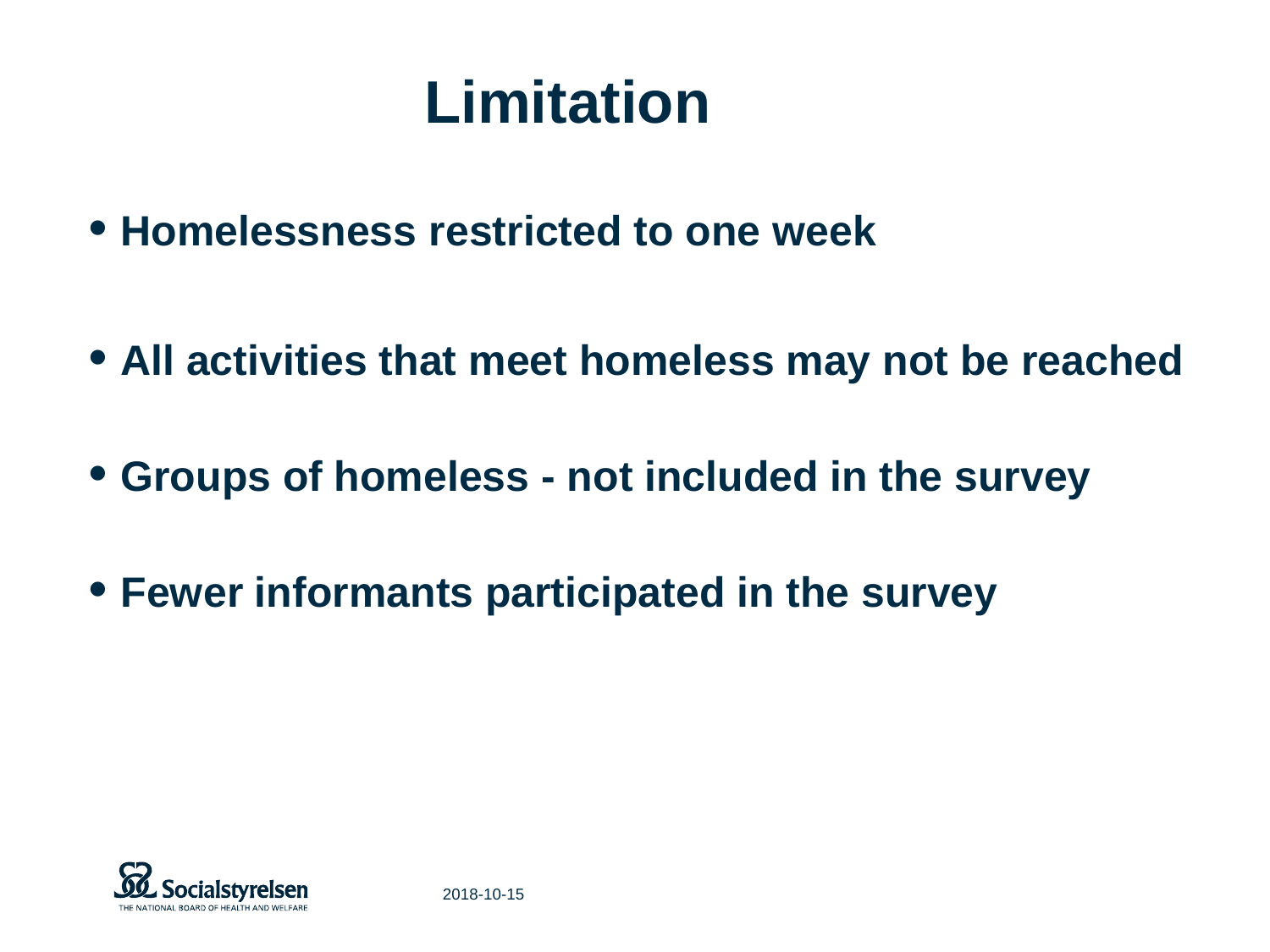# **MAIN RESULTS 2017**

- **Acute homelessness has increased**
- **People receiving long-term accommodation arranged by the social services has increased**
- **At least 33,000 people in homelessness**

**Source: National Board of Health and Welfare Homelessness Mapping, 3-9 April 2017**

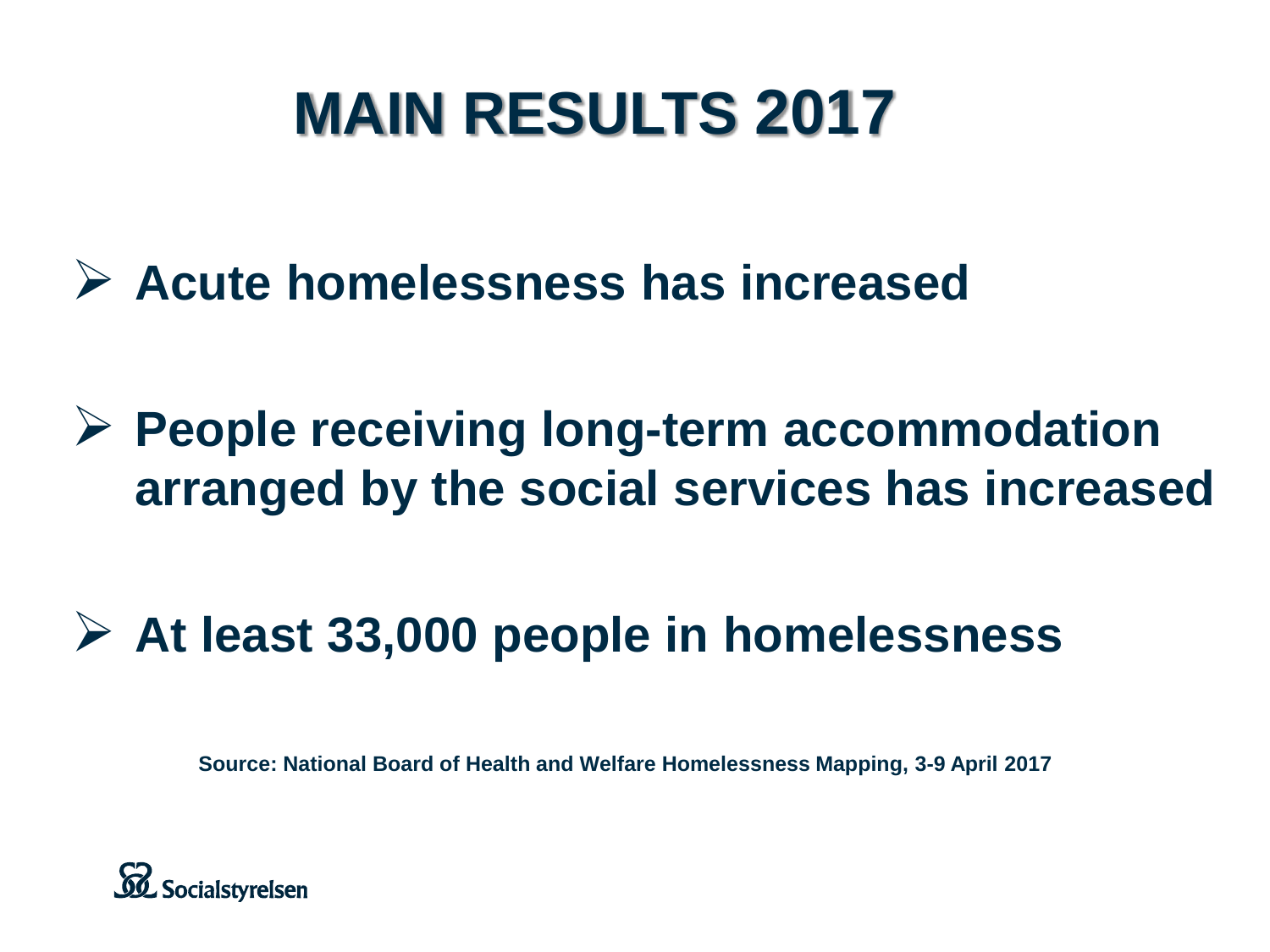

Source: National Board of Health and Welfare Homelessness Mapping, 3-9 April 2017



2018-10-15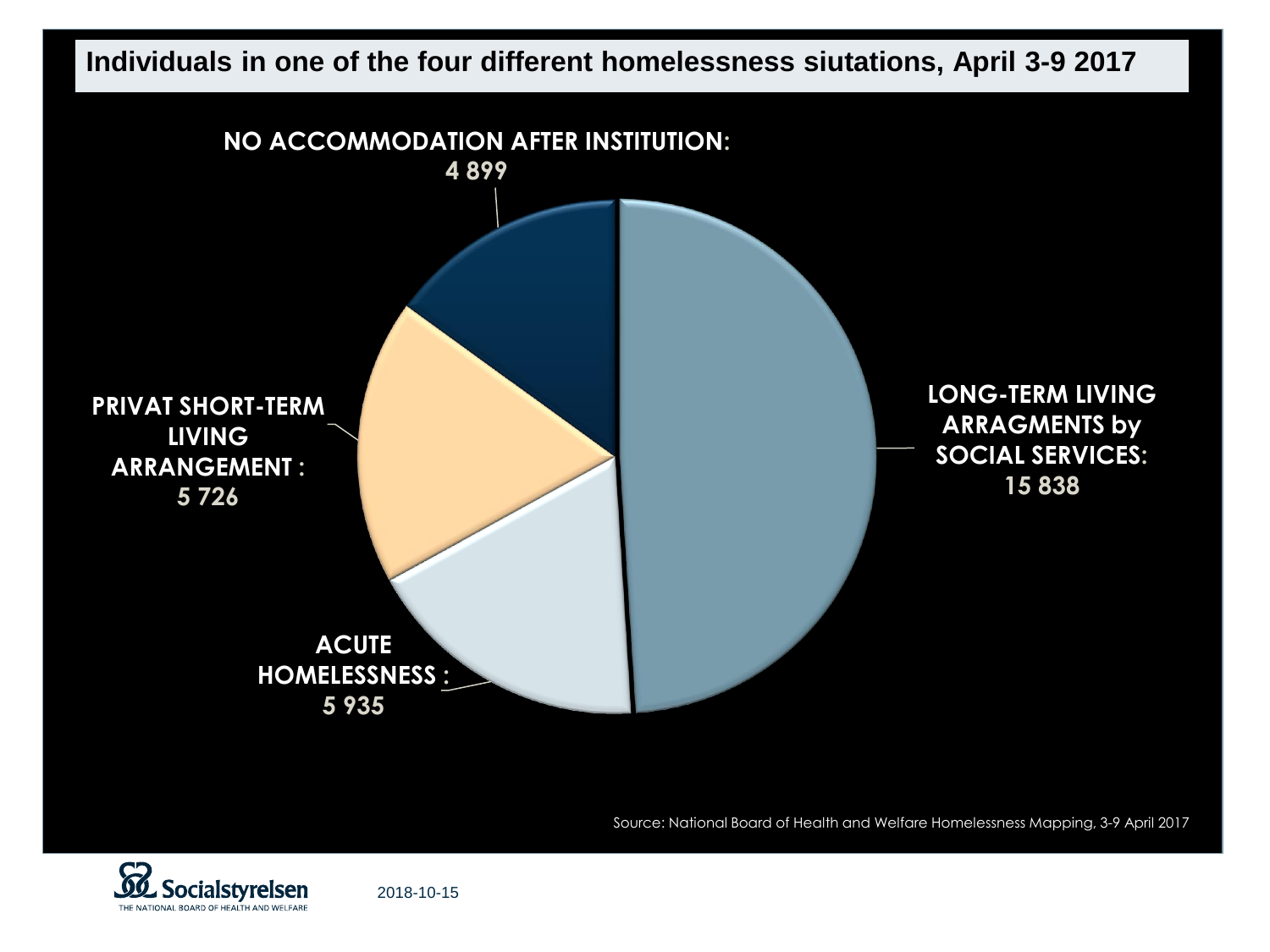#### • Report - National results

- The Ministry of Health and Social Affairs
- **Media** TV, newspaper, webbsite, radio
- Municipalities request local results
- Confereces, Theme day at the univerity
- Socialstyrelsens Poddcast
- Socialstyrelsens Open comparisons Counteract Homelessness

and exclusion from the housing market

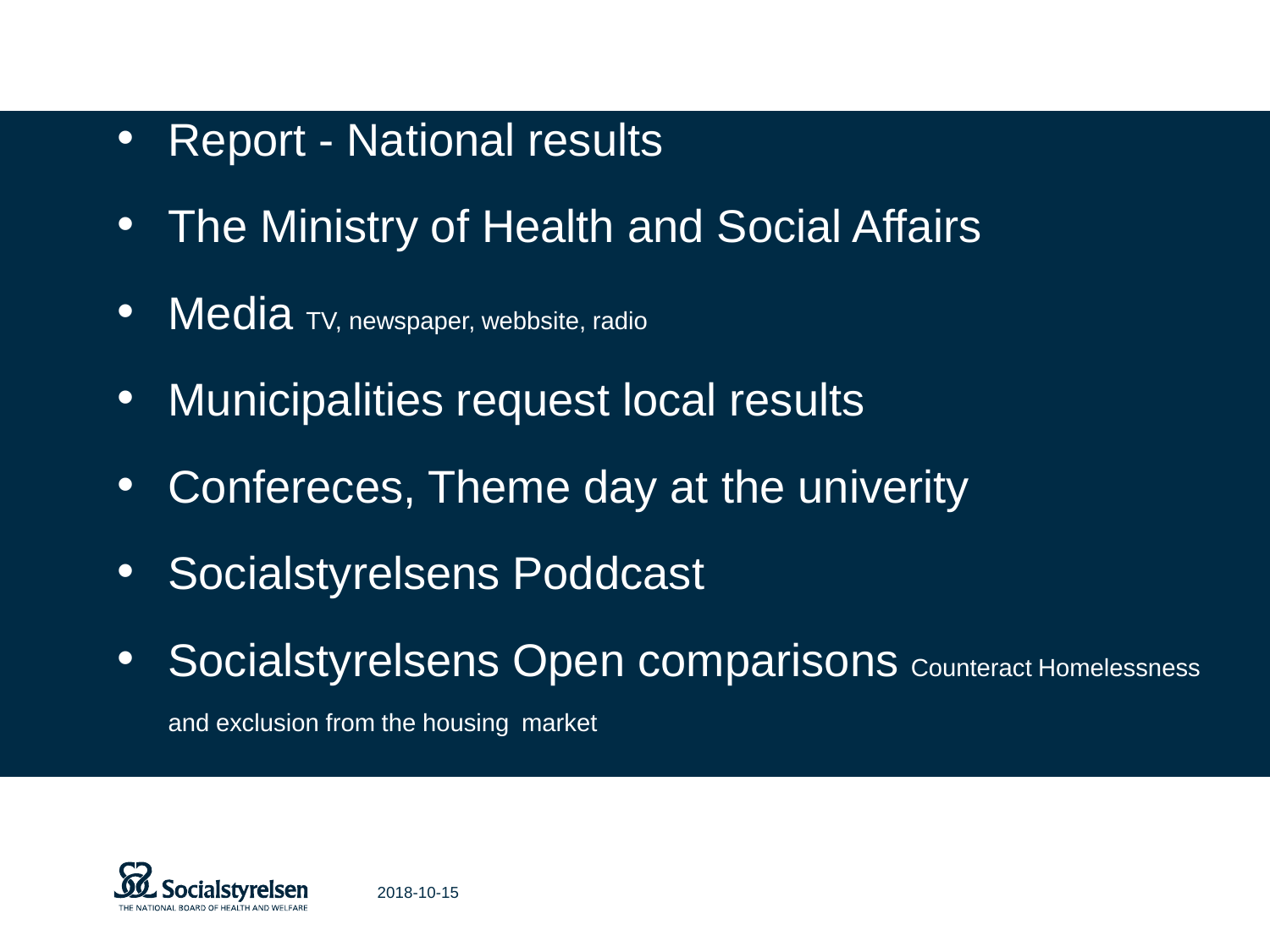### *" The children's situation needs attention"*

• Government grants

**Used in practice & policy**

- Follow-up & improvements in the municipalities
- The governments official investigations
- Socialstyrelsens report on social services
- Kunskapsguiden.se Theme: Homelessness info, guidelines, methods etc.
- Reports from NGO's, Researcher